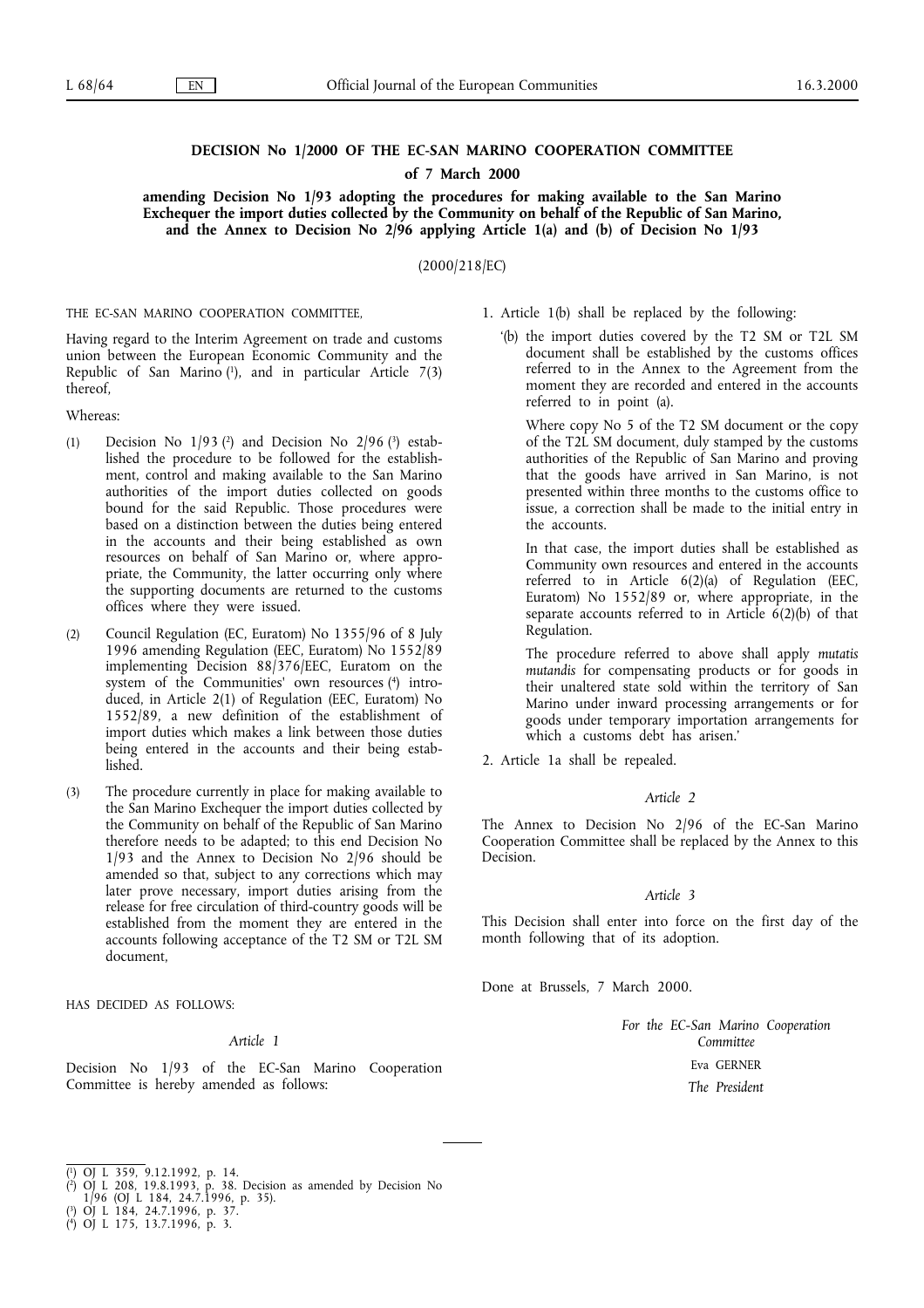# *ANNEX*

# *'ANNEX*

## **Administrative procedure applicable when Article 1(a) and (b) of Decision No 1/93 of the Cooperation Committee is implemented**

## 1. **The completion of formalities at authorised customs offices to release goods for free circulation**

When goods bound for San Marino are released for free circulation, a T2 SM or T2L SM document shall be issued as appropriate (\*). The import duties shall be entered in the accounts within the time limits laid down by the relevant Community legislation.

For control purposes, duties entered in the accounts shall also be recorded in a register, specifically kept for this purpose by the customs office concerned, containing details of all imports bound for San Marino, including reference to the goods imported, the date of acceptance of the import declaration, the items of charge, the amount of duty involved and the document issued (T2 SM or T2L SM).

The customs office shall indicate on document T2 SM or T2L SM the deadline of three months from the date of issue of the said document for the return of copy No 5 of document T2 SM or the copy of document T2L SM, duly stamped by the San Marino authorities, to the customs office of issue.

### 2. The completion of accounting formalities at authorised customs offices

The import duties shall be entered in the "San Marino" accounts (procedure analogous to that detailed in Article 6(2)(a) of Regulation (EEC, Euratom) No 1552/89 (\*\*)) in accordance with the provisions of that Article.

However, the Italian authorities may decide not to make an entry in the "San Marino" accounts if the established duties for which security has been provided have been challenged and might upon settlement of the disputes which have arisen be subject to change. In this case, pending the outcome of the ensuing national administrative and/or legal procedures by the competent authorities, the amount of import duties shall be recorded in separate "San Marino" accounts (accounts procedure analogous to that detailed in Article 6(2)(b) of the Said Regulation).

For the purposes of this paragraph, the following shall be considered to be "competent authorities":

- for any question relating to implementation of the laws, regulations or administrative provisions applicable to customs matters, the administrative or judicial authorities of the Member State which carried out the customs clearance or, where appropriate, those of the European Communities (the Commission and the Court of Justice in particular),
- for any question relating to procedural provisions (notifications deadlines, etc.), the administrative or judicial authorities of the Member State which carried out the customs clearance,
- for any question relating to implementation of an implementing measure concerning the forced recovery of debts on the territory of San Marino, the judicial authorities of that Republic.

### 3. Return of supporting documents

The transit operation may be discharged when the supporting documents, duly stamped by the San Marino authorities, are returned within the three month time limit referred to in the third subparagraph of paragraph 1 to the customs office of issue.

Where copy No 5 of document T2 SM or the copy of document T2L SM is not returned to the office of issue within the designated time limit, an entry shall be made in the register referred to above and a correction made to the initial entry in the accounts. In this case, the import duties shall be established as Community own resources and entered in the accounts detailed in Article 6(2)(a) of Regulation (EEC, Euratom) No 1552/89 or, where appropriate, in the separate accounts referred to in Article  $6(2)(b)$  of that Regulation.

This entry shall be without prejudice to any corrections which might prove necessary in the light of investigation conducted in the context of the Community transit arrangements or as a result of action undertaken in the context of mutual assistance as laid down in Decision No 3/92 of the EC-San Marino Cooperation Committee (\*\*\*).

<sup>(\*)</sup> Article 2(1) of Decision No 4/92 of the EC-San Marino Cooperation Committee (OJ L 42, 19.2.1993, p. 34).<br>(\*\*) OJ L 155, 7.6.1989, p. 1.<br>(\*\*\*) OJ L 42, 19.2.1993, p. 29.